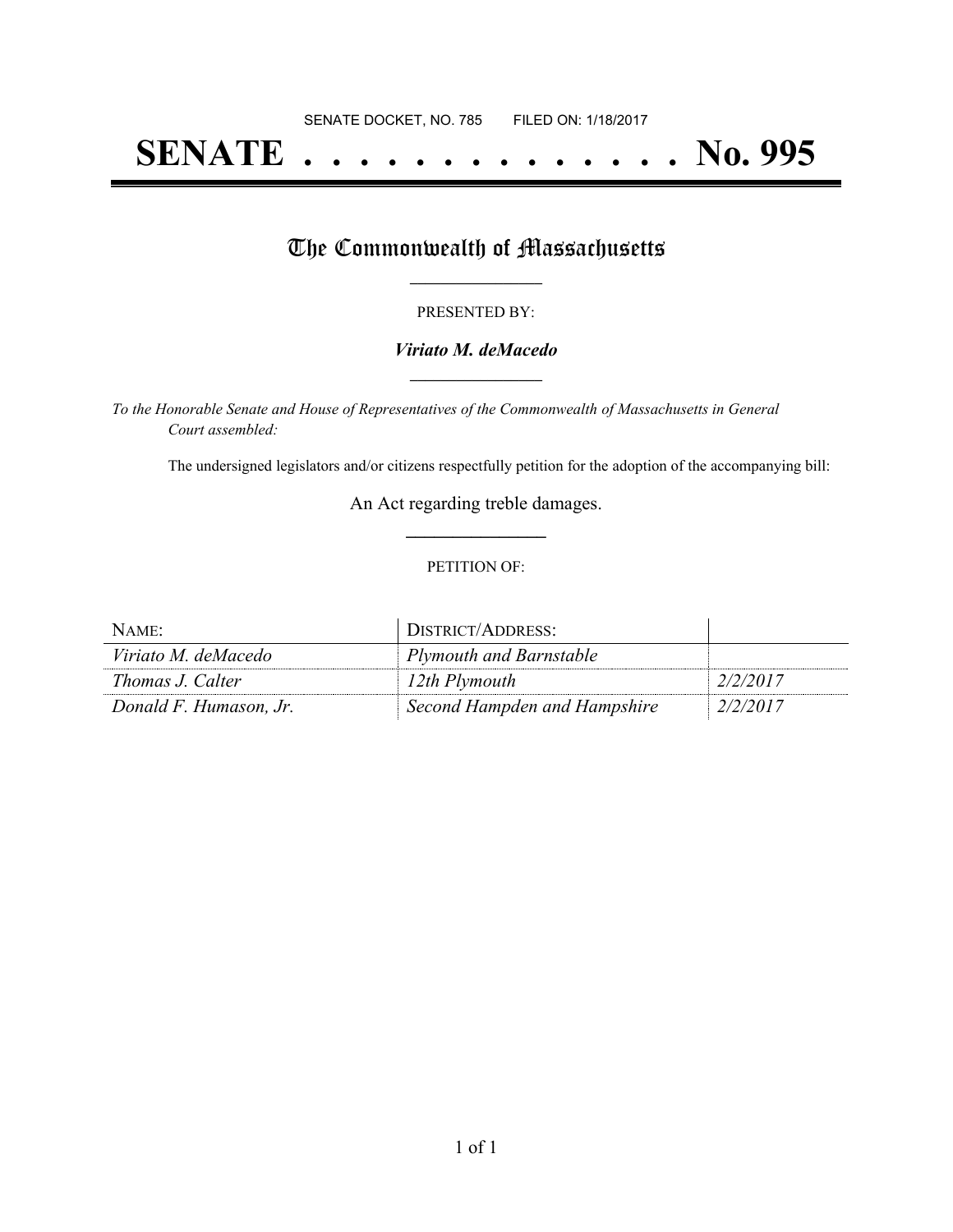# SENATE DOCKET, NO. 785 FILED ON: 1/18/2017

# **SENATE . . . . . . . . . . . . . . No. 995**

By Mr. deMacedo, a petition (accompanied by bill, Senate, No. 995) of Viriato M. deMacedo, Thomas J. Calter and Donald F. Humason, Jr. for legislation to provide treble damages to employees for employer violations of certain labor laws. Labor and Workforce Development.

### [SIMILAR MATTER FILED IN PREVIOUS SESSION SEE SENATE, NO. *963* OF 2015-2016.]

### The Commonwealth of Massachusetts

**In the One Hundred and Ninetieth General Court (2017-2018) \_\_\_\_\_\_\_\_\_\_\_\_\_\_\_**

**\_\_\_\_\_\_\_\_\_\_\_\_\_\_\_**

An Act regarding treble damages.

*Whereas,* The deferred operation of this act would tend to defeat its purpose, which is to revise employee claims and awards for damages, therefore, it is hereby declared to be an emergency law, necessary for the immediate preservation of the public convenience.

Be it enacted by the Senate and House of Representatives in General Court assembled, and by the authority *of the same, as follows:*

| $\mathbf{1}$   | SECTION 1. Section 27 of chapter 149 of the General Laws, as appearing in the 2012                   |
|----------------|------------------------------------------------------------------------------------------------------|
| $\overline{2}$ | Official Edition, is hereby amended by striking out the last paragraph and inserting in place        |
| $\mathfrak{Z}$ | thereof the following paragraph:-                                                                    |
| 4              | Any employee claiming to be aggrieved by a violation of this section may, at the                     |
| 5              | expiration of 90 days after the filing of a complaint with the attorney general, or sooner if the    |
| 6              | attorney general assents in writing, and within 3 years after the violation, institute and prosecute |
| $\tau$         | in the employee's own name and on the employee's own behalf, or for the employee and for             |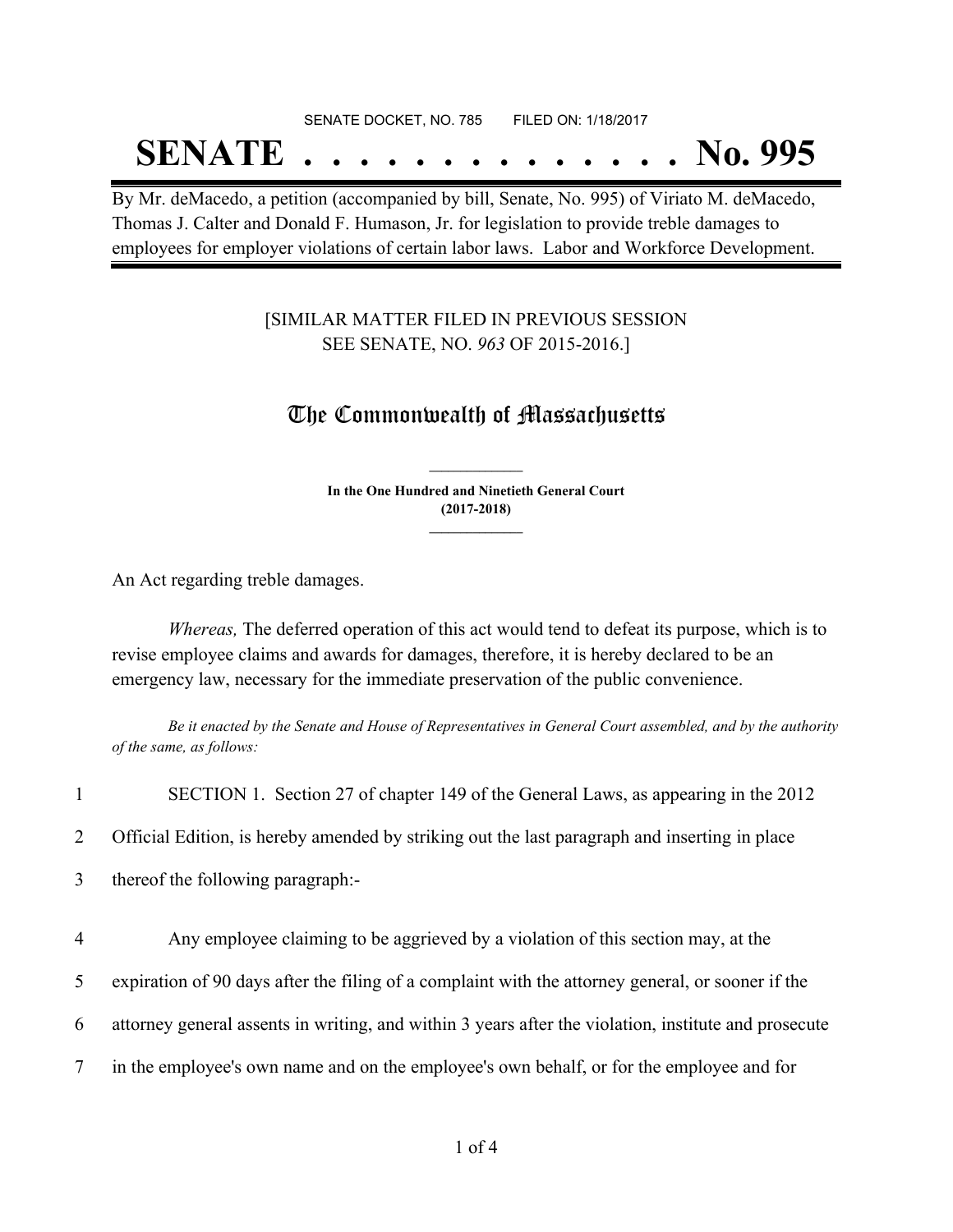others similarly situated, a civil action for injunctive relief, for any damages incurred, and for any lost wages and other benefits. Any employee so aggrieved who prevails in such an action shall, if the violation is willful, be awarded treble damages, as liquidated damages, for any lost wages and other benefits and shall also be awarded the costs of the litigation and reasonable attorneys' fees; provided, however, that any employee so aggrieved who prevails in such an action shall, if the violation is not willful, be awarded damages as determined by the court for any lost wages and other benefits and may also be awarded the costs of the litigation and reasonable attorneys' fees.

 SECTION 2. Section 27F of said chapter 149, as so appearing, is hereby amended by striking out the last paragraph and inserting in place thereof the following paragraph:-

 Any employee claiming to be aggrieved by a violation of this section may, at the expiration of 90 days after the filing of a complaint with the attorney general, or sooner if the attorney general assents in writing, and within 3 years after the violation, institute and prosecute in the employee's own name and on the employee's own behalf, or for the employee and for others similarly situated, a civil action for injunctive relief, for any damages incurred, and for any loss of wages and other benefits. Any employee so aggrieved who prevails in such an action shall, if the violation is willful, be awarded treble damages, as liquidated damages, for any lost wages and other benefits and shall also be awarded the costs of the litigation and reasonable attorneys' fees; provided, however, that any employee so aggrieved who prevails in such an action shall, if the violation is not willful, be awarded damages as determined by the court for any lost wages and other benefits and may also be awarded the costs of the litigation and reasonable attorneys' fees.

of 4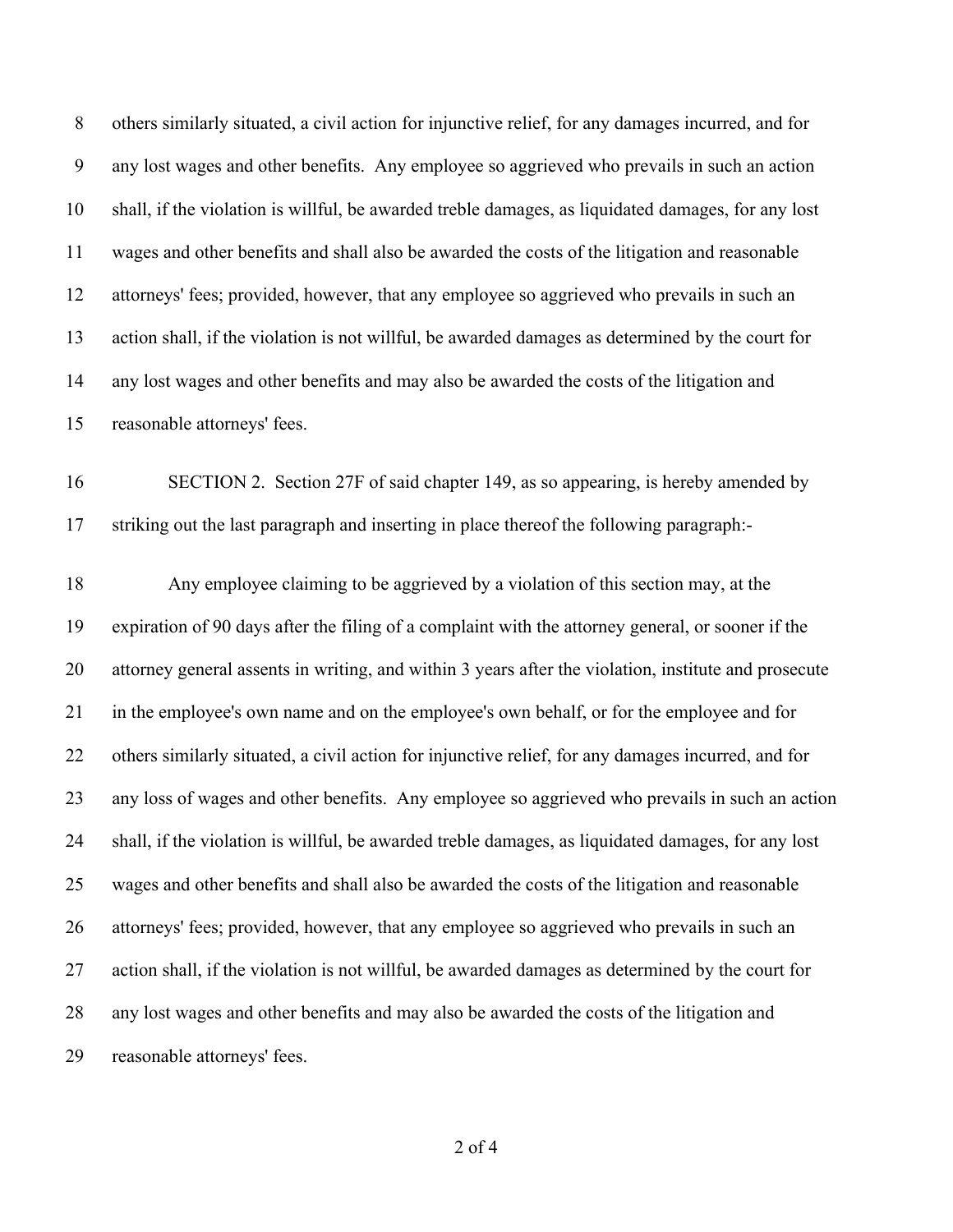SECTION 3. Section 27G of said chapter 149, as so appearing, is hereby amended by striking out the last paragraph and inserting in place thereof the following paragraph:-

 Any employee claiming to be aggrieved by a violation of this section may, at the expiration of 90 days after the filing of a complaint with the attorney general, or sooner if the attorney general assents in writing, and within 3 years after the violation, institute and prosecute in the employee's own name and on the employee's own behalf, or for the employee and for others similarly situated, a civil action for injunctive relief, for any damages incurred, and for any loss of wages and other benefits. Any employee so aggrieved who prevails in such an action shall, if the violation is willful, be awarded treble damages, as liquidated damages, for any lost wages and other benefits and shall also be awarded the costs of the litigation and reasonable attorneys' fees; provided, however, that any employee so aggrieved who prevails in such an action shall, if the violation is not willful, be awarded damages as determined by the court for any lost wages and other benefits and may also be awarded the costs of the litigation and reasonable attorneys' fees.

 SECTION 4. Section 27H of said chapter 149, as so appearing, is hereby amended by striking out the last paragraph and inserting in place thereof the following paragraph:-

 Any employee claiming to be aggrieved by a violation of this section may, at the expiration of 90 days after the filing of a complaint with the attorney general, or sooner if the attorney general assents in writing, and within 3 years after the violation, institute and prosecute in the employee's own name and on the employee's own behalf, or for the employee and for others similarly situated, a civil action for injunctive relief, for any damages incurred, and for any loss of wages and other benefits. Any employee so aggrieved who prevails in such an action

of 4